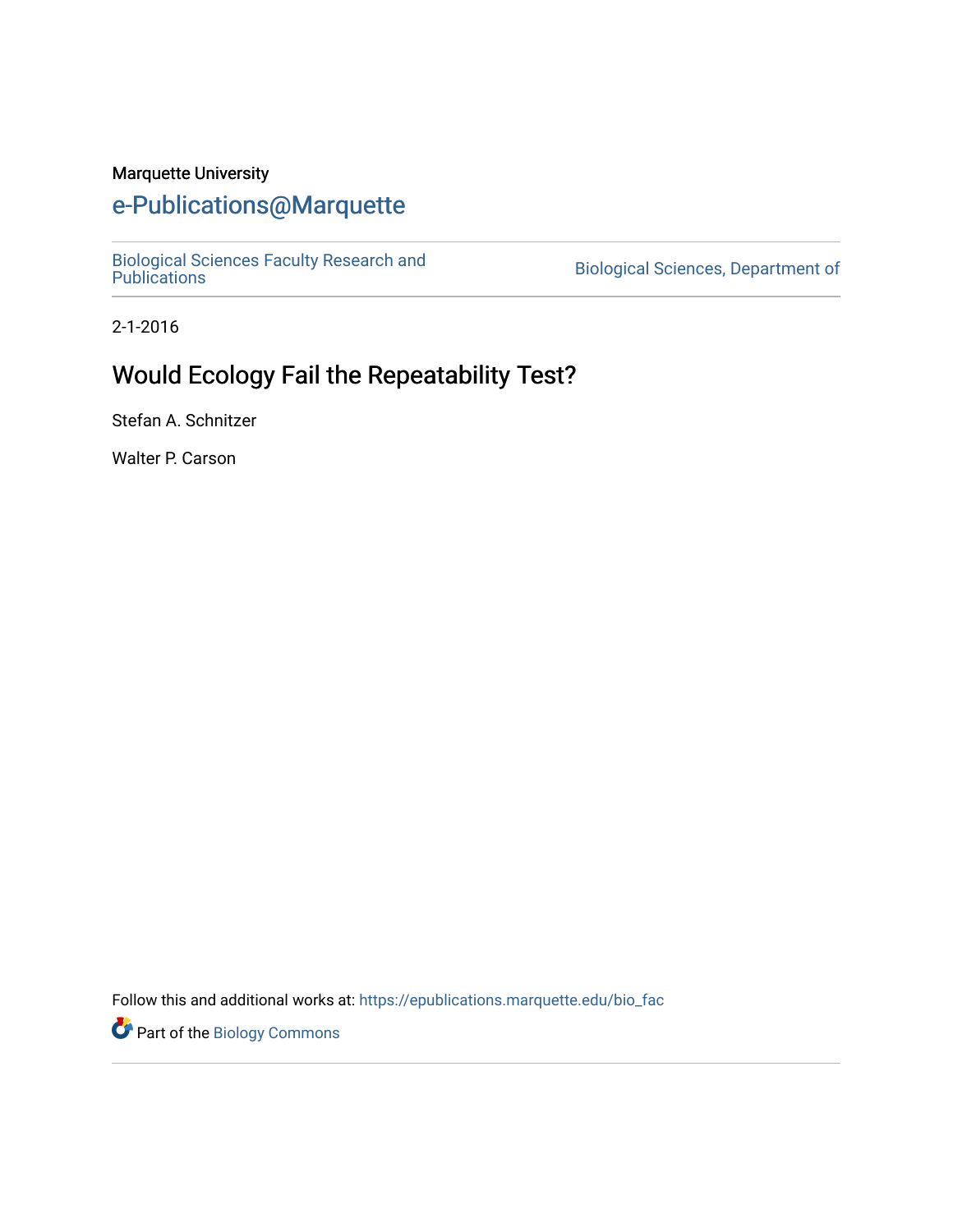**Marquette University**

## **e-Publications@Marquette**

### *Biology Faculty Research and Publications/College of Arts and Sciences*

*This paper is NOT THE PUBLISHED VERSION;* **but the author's final, peer-reviewed manuscript.** The published version may be accessed by following the link in the citation below.

*BioScience*, Vol. 66, No. 2 (February 1, 2016): 98-99. DOI. This article is © Oxford University Press and permission has been granted for this version to appear in [e-Publications@Marquette.](http://epublications.marquette.edu/) Oxford University Press does not grant permission for this article to be further copied/distributed or hosted elsewhere without the express permission from Oxford University Press.

# Would Ecology Fail the Repeatability Test?

Stefan A. Schnitzer

Department of Biological Sciences, Marquette University, Milwaukee, Wisconsin

### Walter P. Carson

Department of Biological Sciences, the University of Pittsburgh, Pennsylvania

**The ability to replicate scientific** studies and confirm their results is a cornerstone of the scientific process. The low repeatability of empirical studies would be cause for alarm for nearly any scientific discipline. However, studies designed specifically to evaluate the degree that scientific studies are repeatable or reproducible are rare. In one of the first comprehensive studies of its kind, the Reproducibility Project (Nosek et al. 2015) selected 100 experimental and observational studies that were published in three psychological journals and repeated them over a 3-year period. Ideally, repeating these studies should have led to results and conclusions similar to the original ones. Moreover, the magnitude and direction of the findings (the effect sizes) should have varied only modestly above or below those of the published studies. Instead, the authors found that just over one-third of the repeated studies had significant results compared with 97 percent of the original studies, and only 39 percent of the repeated studies found the same results as the original ones did. Furthermore, fewer than 50 percent of the repeated studies had effect sizes matching those reported in the original studies. This lack of repeatability casts a shadow of doubt on the reliability of earlier studies and potentially challenges findings across much of the discipline.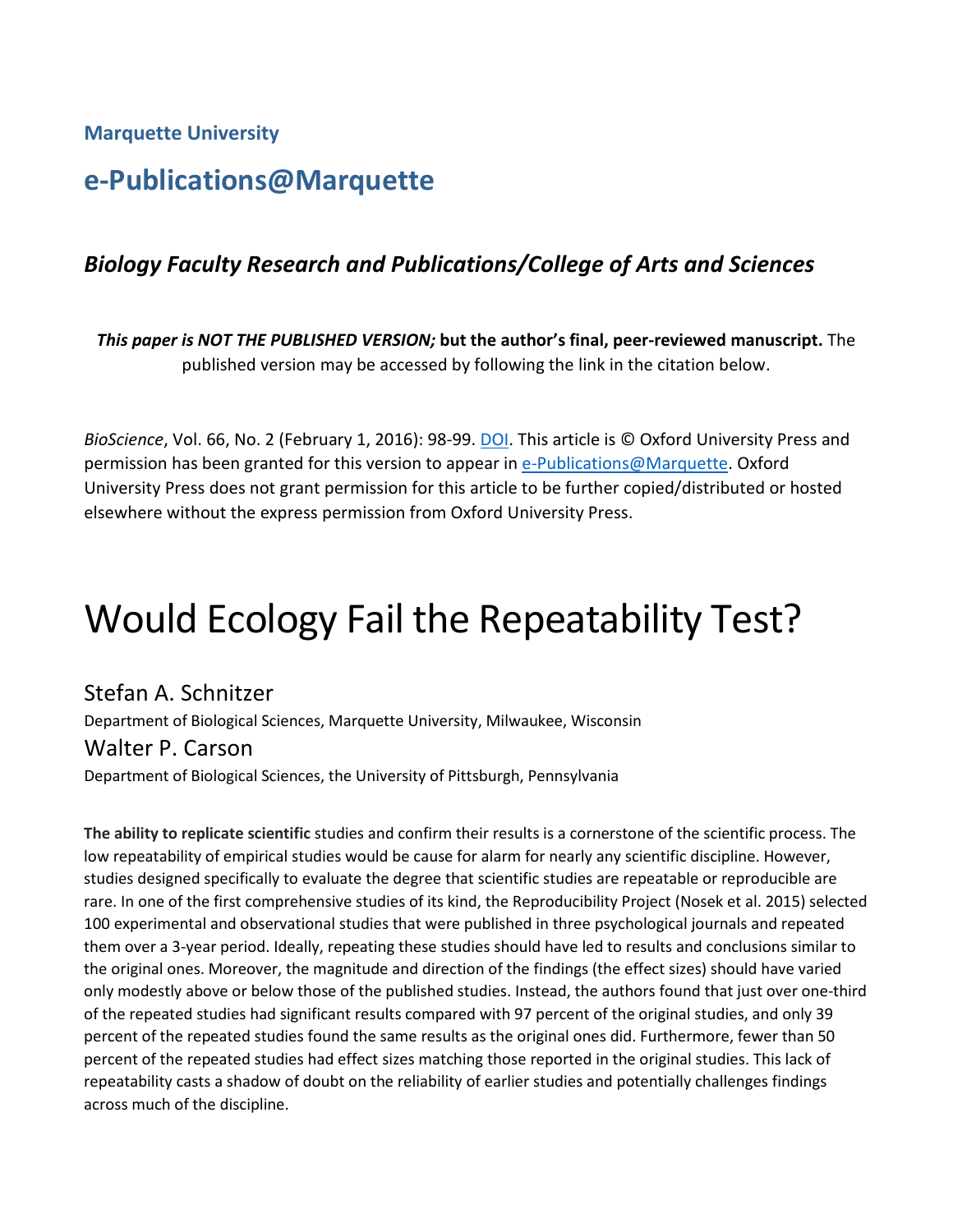Although scientific disciplines can differ in their level of repeatability, the findings of the Reproducibility Project provide a cautionary tale for all fields of science. The field of ecology may be particularly susceptible to a lack of repeatability for several reasons. First, species distributions, demography, and interactions vary widely over space and time, which may result in the findings of repeated studies' deviating from those of the original ones. Second, ecological field studies conducted over large spatial and temporal scales are the most definitive but the least likely to be repeated because of logistical and economic constraints. Stated simply, who is going to repeat enormously large studies, and who is going to fund them? Third, rapid environmental change may create different outcomes even if we can replicate the exact same field experiment; the ecological interactions, their magnitude, or even direction may have changed permanently.

The validity and repeatability of published studies in ecology are crucial assumptions for the continued development of the discipline. Although there is little direct empirical evidence for a lack of repeatability of key ecological findings, there are few examples in which the goal of researchers was to recreate and test the repeatability of a seminal study (e.g., Navarette and Menge 1996). Here, we discuss reasons for the potential lack of precision and repeatability of ecological studies. We also discuss some of the ways to move forward in ecology, even without a formal reproducibility project.

### Impediments to reproducibility in ecology

The reproduction of ecological studies will be hampered by the tremendous variation inherent in natural ecosystems. Differences in species abundance, demography, and interactions, as well as changes in abiotic conditions over time and space, can cause enormous variation in repeated studies—even those conducted at the same study site. Although we would not expect fundamental ecological processes, such as the mechanisms that maintain species diversity and control species distributions, to change capriciously over time and space, the relative strengths of these mechanisms may differ considerably and change in their relative importance from site to site.

A huge potential issue is that ongoing environmental changes will complicate comparisons of recent studies with those that were conducted decades ago. Indeed, a rapidly changing climate can alter the relative abundance of species, which will change the outcomes of replicated studies. It would be a major challenge to tease apart whether different outcomes in original and repeated studies were caused by a lack of repeatability or by climate-induced differences in biotic and abiotic conditions.

Another significant barrier to repeating ecological studies is their large scale and temporal duration. Some of the most influential studies in ecology over the past 40 years have been extremely large in both space and time. Repeating many of these studies would require an enormous effort—entire careers spanning decades could be spent repeating influential ecological studies that were published years ago. Imagine the difficulty of repeating the enormous (but unreplicated) Hubbard Brook ecosystem study (Likens et al. 1977) or replicating 25 years of monthly collections of phenology and productivity data for woody plant species throughout a tropical forest in Panama (e.g., Wright et al. 2004). Similarly, establishing and maintaining new rodent exclosures for 25 years in the Arizona desert or a similar habitat is certainly daunting (Thibault et al. 2010).

Even if the substantial funding necessary to repeat these studies were available, what could we conclude if we found sharply contrasting results between the original and repeated studies? When faced with two replicate studies that yield substantial differences in effect size, additional replicate studies would be necessary to determine which result, if either, is the most accurate. Therefore, repeating seminal studies may provide a rough estimate of the level of repeatability in ecological studies; however, to critically evaluate the theory being tested and to move beyond merely testing whether it is repeatable, we would need a large number of replicate studies over time and space.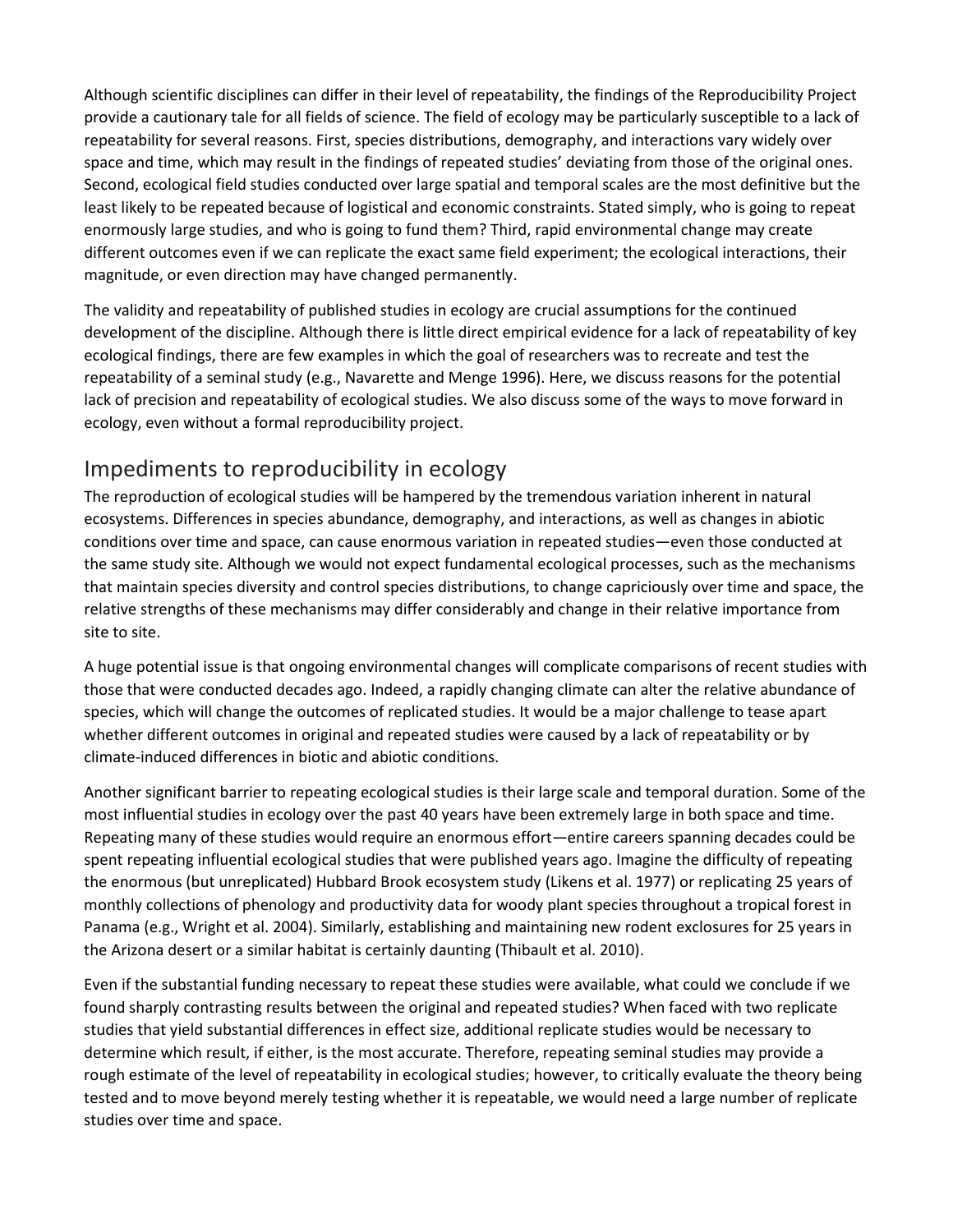### Moving forward

Given the practical limitations of replicating large-scale ecological studies, we suggest that effort and funding would be better spent conducting new studies that provide novel and comprehensive tests of broad ecological theory. Large-scale, long-term, well-replicated studies that improve on previous methods will be a much better way to advance the field of ecology and give insight into whether previous findings are general and broadly applicable. For example, the Amazon Forest Inventory Network (Rainfor) and the Center for Tropical Forest Science have hundreds of forest plots around the world where all trees of all species are mapped and measured down to small size classes, which may be a good way to move forward with some level of repeatability. Metaanalyses of existing data are another way to converge on general principles in ecology. By combining appropriate data from multiple studies that address a single theory, one can provide a general test that includes variation in both time and space.

A more difficult problem to address is the publication bias that results from the difficulty of publishing negative results. Studies that fail to empirically support a popular theory are notoriously difficult to publish. The failure to publish negative results may lead ecologists to believe that favored ecological interactions are more pervasive and ubiquitous than they really are. Unfortunately, negative results may be relegated to dusty file drawers (or hard drives) after being repeatedly rejected for publication. Ecological societies, such as the Ecological Society of America or the British Ecological Society, could encourage the submission of negative results to their openaccess online journals under a new "negative results" section if the research used an appropriate experimental design and levels of replication consistent with previous studies that found significant effects.

One final reason for a lack of repeatability of a key research finding is data fabrication or other unethical behavior, such as selectively removing data points. Although we would like to believe that this behavior is rare in ecology, this belief may be naive in light of the large number of retractions coming from other scientific fields (*[www.retractionwatch.com](http://www.retractionwatch.com/)*) and the real or perceived pressure to publish high-impact papers, which are often necessary to compete successfully for jobs and for increasingly scarce resources that support ecological research.

The increasing trend of publishing ecological data as a supplement to articles may help reduce fraud, although fabricated data still may be difficult to detect. Ultimately, however, the success of any scholarly field depends on the honesty and ethics of its citizens, which we hope are maintained in ecology.

The many scientists who participated in the Reproducibility Project should be applauded for their honest evaluation of their discipline. Their work is a reminder that all fields of science have some inherent weaknesses and that the lack of repeatability may be shared by many disciplines. The findings of the Reproducibility Project are particularly important to the field of ecology, which has many characteristics that make the reproduction of results challenging, and key findings and seminal studies in ecology typically remain unreplicated and unverified. Nonetheless, by combining large-scale, long-term replicated studies with meta-analyses, we can both test new theories and also verify the general findings of seminal studies that have a large influence on contemporary ecology.

We thank Jeremy Fox, Jonathan Pruitt, Kathryn Barry, Sergio Estrada, and Maria Rodriguez for their comments on the manuscript. Financial support was provided by NSF-DEB 0845071 and NSF-DEB 1019436 (to SAS).

### References cited

Likens GE, Bormann FH, Pierce RS, Eaton JS, Johnson NM. 1977. *Biogeochemistry of a Forested Ecosystem.* Springer.